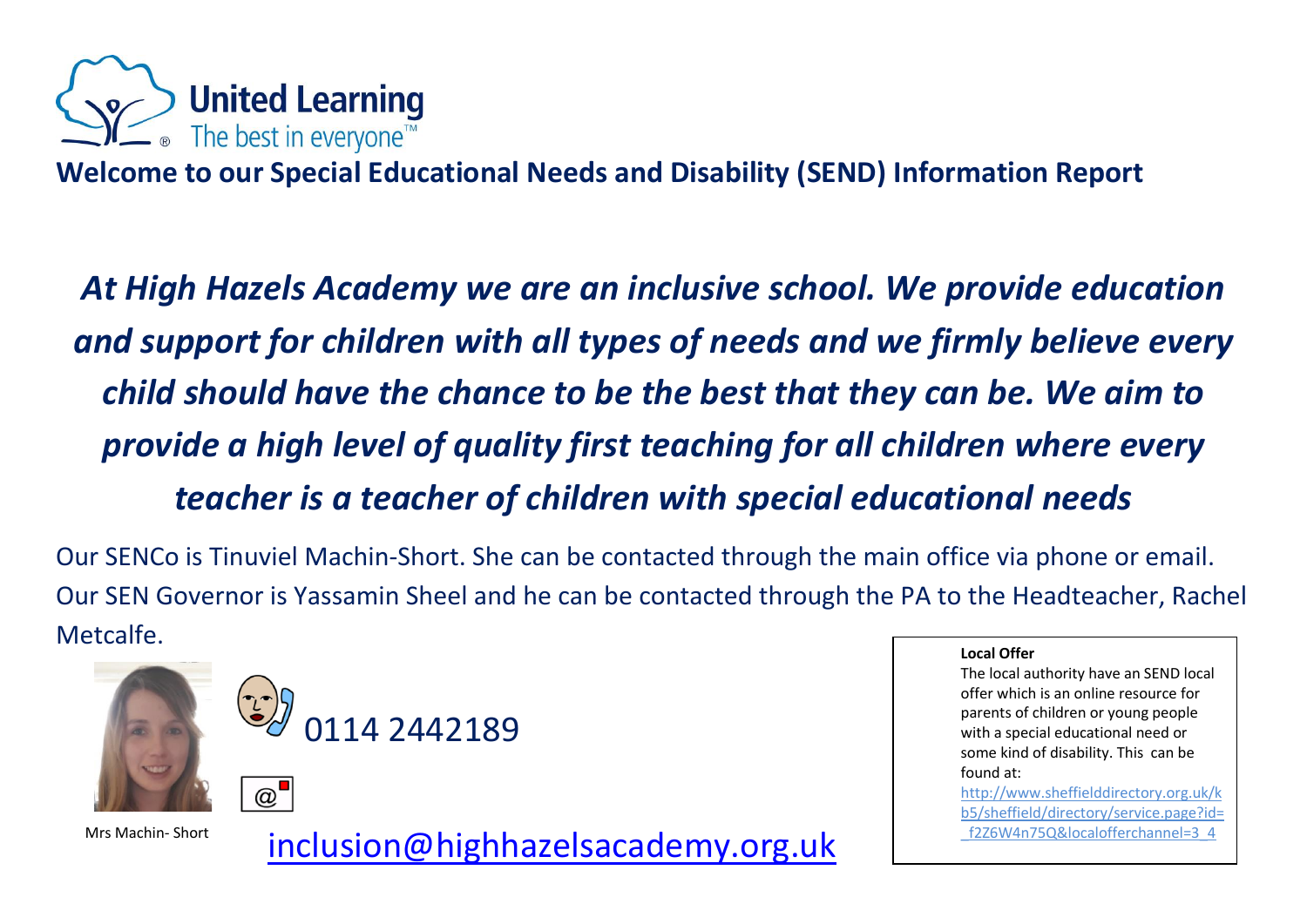

ucationa

sqbilities

# **What is Special Educational Needs?**

*'A child or young person has SEN if they have a learning difficulty or disability which calls for special educational provision to be made for them. A child of compulsory school age or a young person has a learning difficulty or disability if they:*

*(a) have a significantly greater difficulty in learning than the majority of others of the same age; or*

*(b) have a disability which prevents or hinders them from making use of educational facilities of a kind generally provided for others of the same age in mainstream schools or mainstream post -16 institutions.*

*A child under compulsory school age has special educational need if they fall within the definition (a) or (b) above or would do so if special educational provision was not made for them (Clause 20 Children and Families Bill)' (SEN Code of Practice 2014, 1.8)*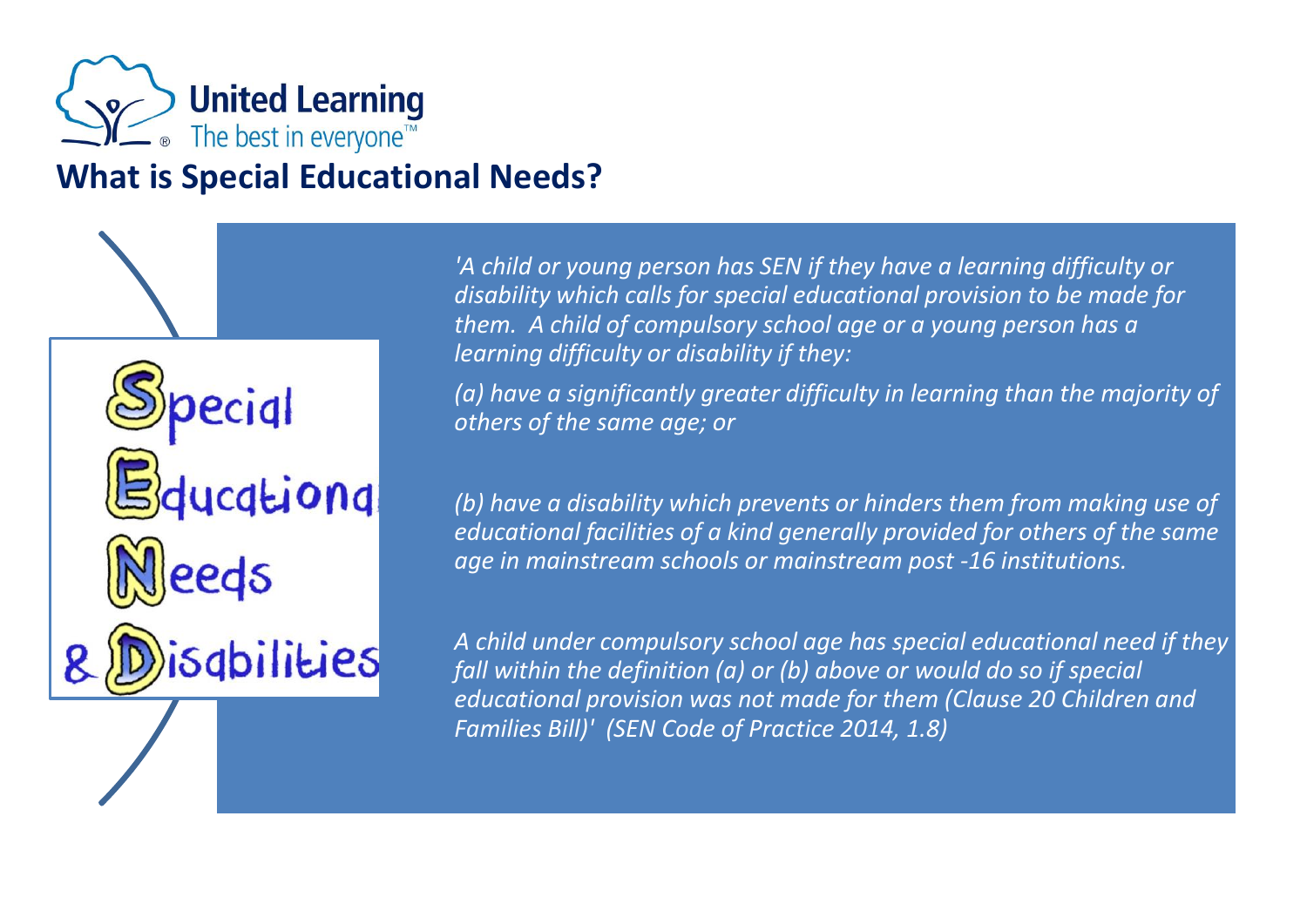

The Equality Act 2010 states that a person has a disability if they have a physical or mental impairment and the impairment has a substantial and longterm adverse effect on their ability to carry out normal day-to-day activities.

A physical or mental impairment includes: learning difficulties including specific learning difficulties; medical conditions including epilepsy, diabetes, more severe forms of asthma and eczema; autism; speech, language and communication impairments.

If the impairment has a substantial and long-term effect on a person's ability to carry out normal day-to-day activities it may amount to a disability.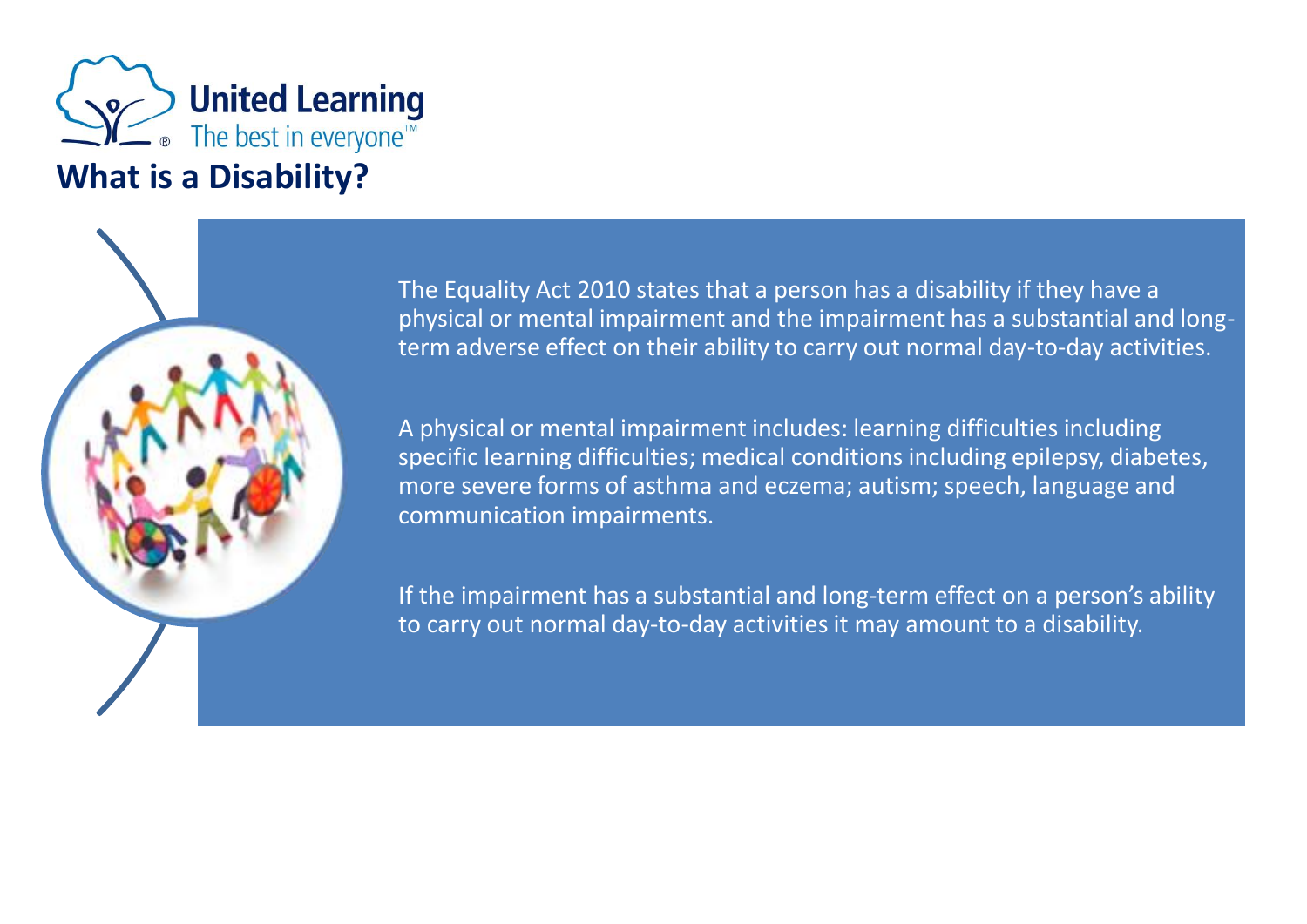

## **What are the arrangements for admissions of pupils with SEND in school?**

High Hazels Academy is an inclusive school and we welcome all pupils. We aim to support children with all needs and where children have a specific need or disability, we will work with specialists to provide support.

**If your child has a special educational need or disability but does not have an EHCP:**

The regular admission process applies to children and young people with SEND who do not have an EHC plan. You can find out about how to apply for a school place on the Sheffield City Council website. It is unlawful for an admission authority to refuse admission to a child who has SEN, but has no EHCP.

### **If a child has an EHC plan they are covered by procedures set out in the Children and Families Act 2014.**

The school named in an EHC plan must admit the child. Children are placed in schools through the EHC plan process rather than through the school admissions arrangement.

The child's parent can name any mainstream school or specialist provision to be named on the EHC plan. The local authority must then consult with the school and must name it on the EHC plan unless:

- It is unsuitable for the age, ability or aptitude of the child OR
- The attendance of the child would be incompatible with the efficient education of others or the efficient use of resources.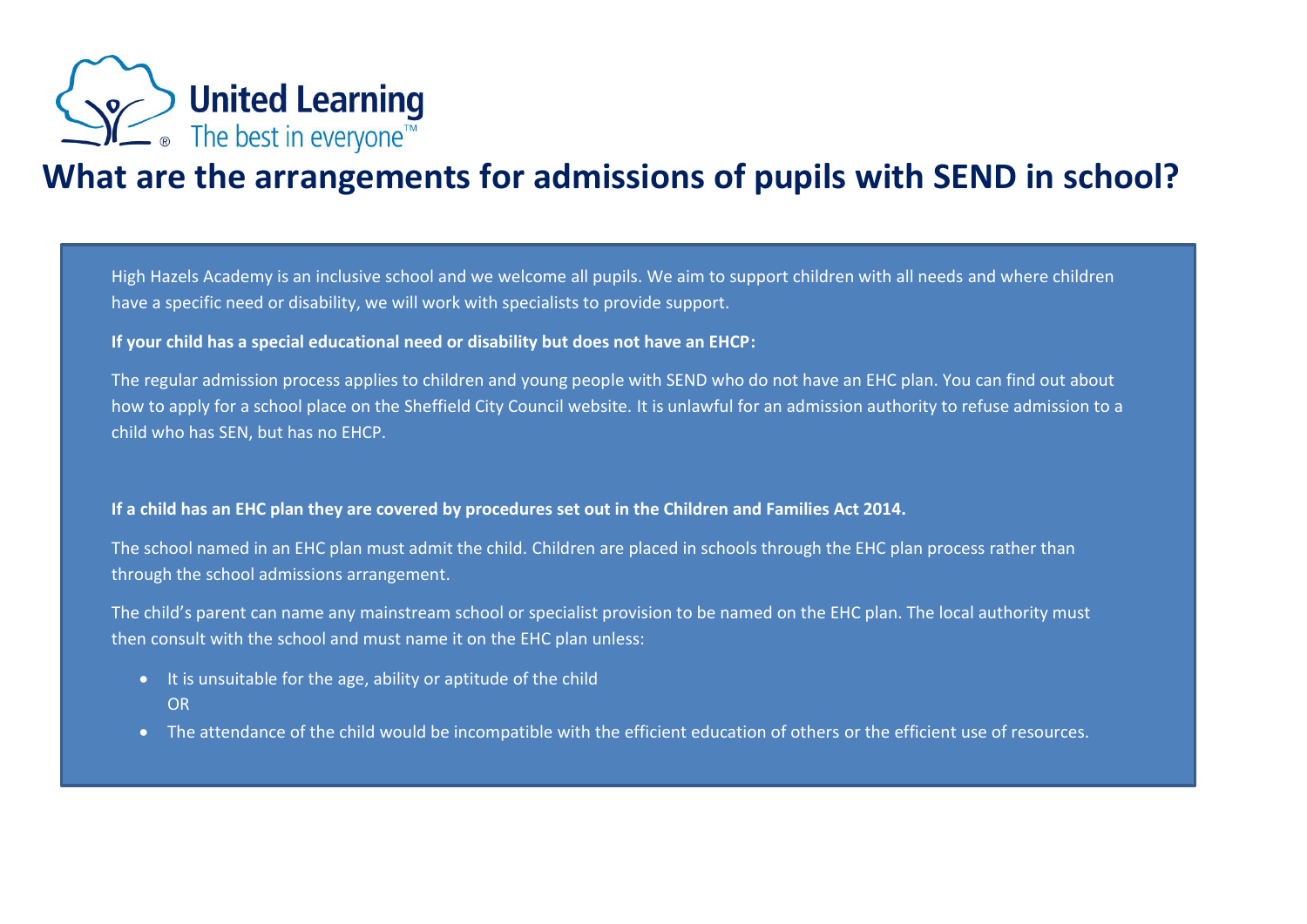

# **What are the areas of SEND?**

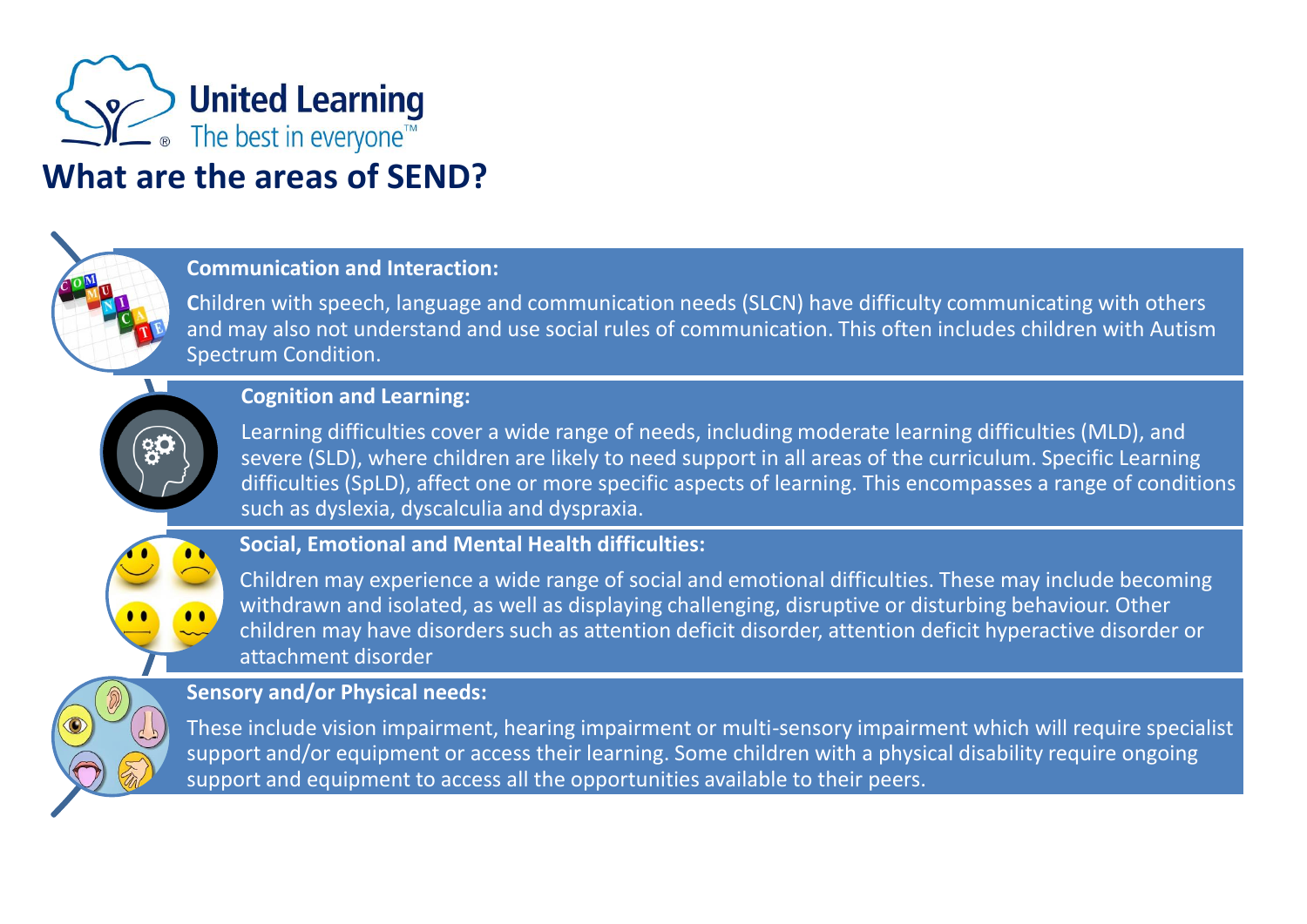

# **What are the different stages of support for children with additional needs?**

We have created a pyramid of support for children which ranges from all children at the class support level right up to children with the most complex needs who have an Education Health and Care Plan or a Statement.

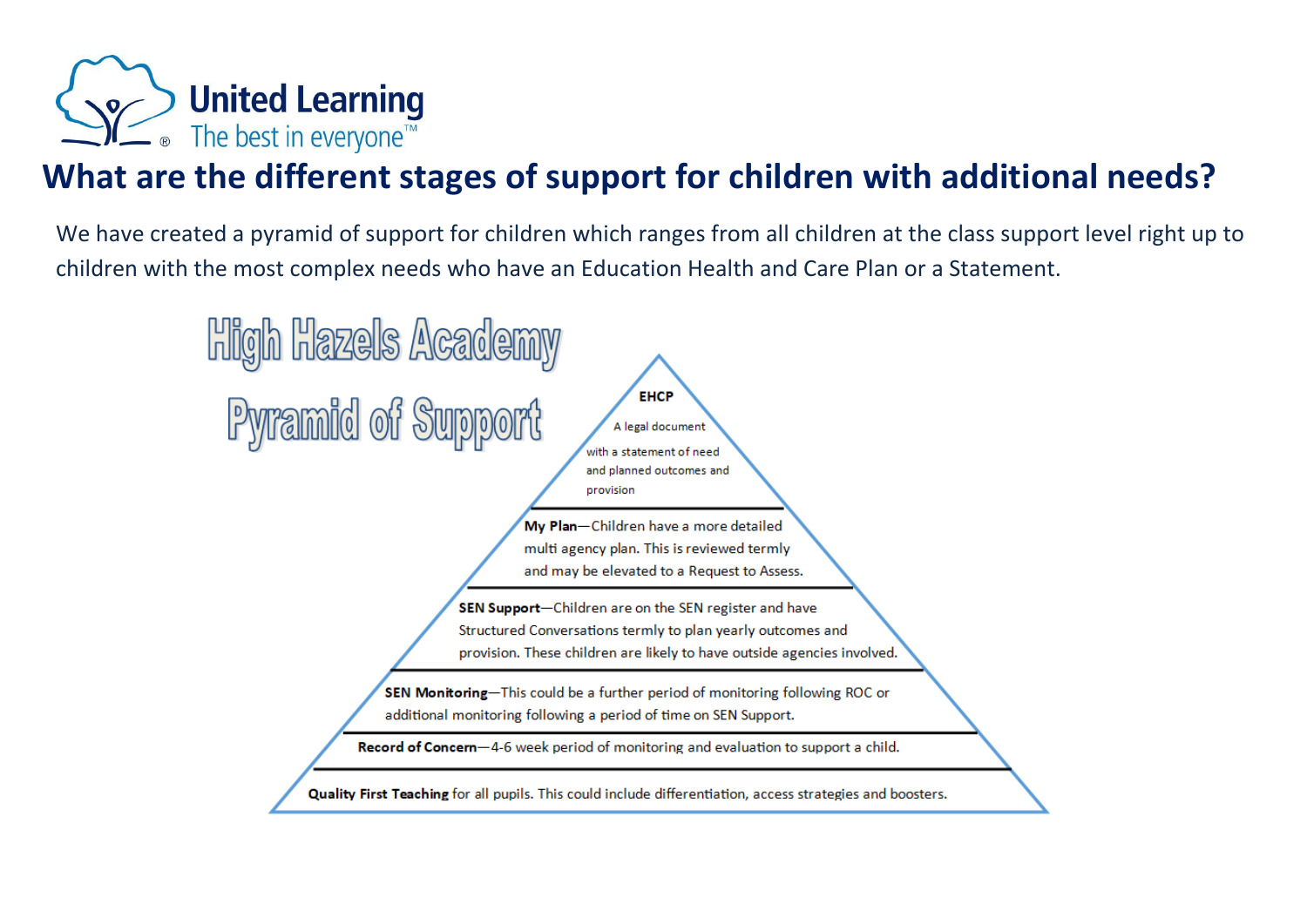

# **What are the different types of support available for children with SEND?**

|                                                                                             | What does this mean?                                                                                                                                                                                                                                                                                                                                                                                   | What might it look like for<br>my child?                                                                                                                                                                                                                                                    |
|---------------------------------------------------------------------------------------------|--------------------------------------------------------------------------------------------------------------------------------------------------------------------------------------------------------------------------------------------------------------------------------------------------------------------------------------------------------------------------------------------------------|---------------------------------------------------------------------------------------------------------------------------------------------------------------------------------------------------------------------------------------------------------------------------------------------|
| <b>Universal support</b><br><b>Quality First Teaching</b>                                   | For children with special educational needs,<br>learning will be carefully planned to support<br>their individual needs to allow them to make<br>progress from their individual starting points. All<br>teachers and teaching assistants have a class<br>provision map which tells them what teaching<br>and learning strategies or adaptations they<br>need to make for individual children. They are | There are many ways learning might be<br>adapted, and it depends on a child's needs.<br>For example<br>Using visuals to support your child's<br>learning.<br>Using speech and language strategies to<br>support your child.<br>Breaking the learning into small steps                       |
| <b>Targeted support</b><br>Small group/1:1<br>interventions and support                     | supported to do this by the SENCo<br>Your child's SEN Support plan and class<br>provision map will detail any extra support<br>needed. We carefully plan additional support as<br>part of the Assess, Plan, Do, Review cycle.<br>Children will sometimes work in a small group<br>or with a teacher or teaching assistant 1:1.                                                                         | for your child.<br>Usually this will be an individual support or<br>small group intervention.<br>For example<br>A speech and language intervention<br>A learning-based intervention such as<br>precision teaching.<br>Social and emotional support like check<br>ins or self-esteem groups. |
| <b>Specialist support</b><br>Individual bespoke<br>support enhanced by<br>external agencies | Sometimes when a child is on the SEN register,<br>we need to work with external agencies who<br>are specialists in different areas of SEN. They<br>help school to identify specific difficulties and<br>plan next steps with school, parents and carers<br>and children.                                                                                                                               | Some specialists who might work with your<br>child or advise school are:<br>Speech and language therapists<br><b>Educational Psychologists</b><br>Learning support teachers<br>Vision and hearing specialist teachers.                                                                      |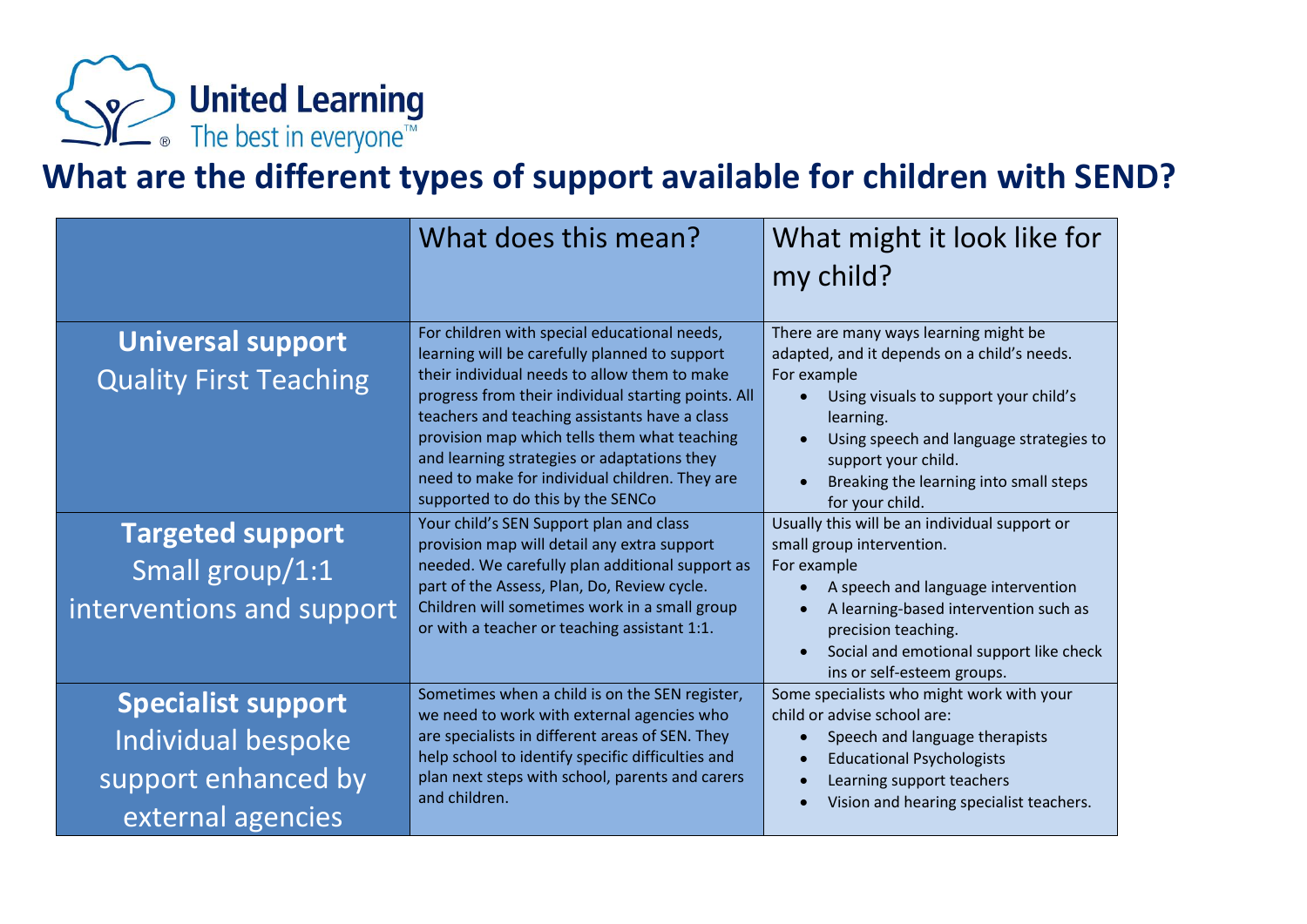

## **What types of SEN do we provide for?**

High Hazels Nursery and Infant Academy and High Hazels Junior Academy provide education and support for all types of needs and disabilities. Below are some of the interventions we offer in school. This year due to Covid, we have had to change the way we deliver intervention support. The majority of support will be delivered by the teacher and teaching assistant in your child's bubble. We have worked hard to train staff to ensure we can maintain the majority of interventions previously offered.



**Communication and Interaction** support includes interventions and strategies such as; lego therapy, lego club, scaffolds, barrier games, special time, bespoke speech and language programs such as Play and Say, LEAP, Concept Cat, Black Sheep Naarative, Rhythm and Rhyme, Shape coding, Pre-Teaching Vocabularly and checklists



**Cognition and Learning** includes interventions and strategies such as; precision teaching, FFT reading intervention, additional reading groups, scaffolds, models, checklists, catch up interventions, overlays, bespoke curriculum for personalised learning



**Social emotional and mental health** support inculdes interventions and strategies such as; mentoring, small group work, therapy based intervention, daily check-ins, 5 point scales, blob tree work, lego therapy and circle times.



**Sensory and/or physical** support includes interventions and strategies such as; sensory circuits, bespoke sensory and movement breaks, bespoke sensory equipment and tools, bespoke specialist equipment for visual impairements and hearing impairements, large print texts, ramps, walking frames, writing tools and supports.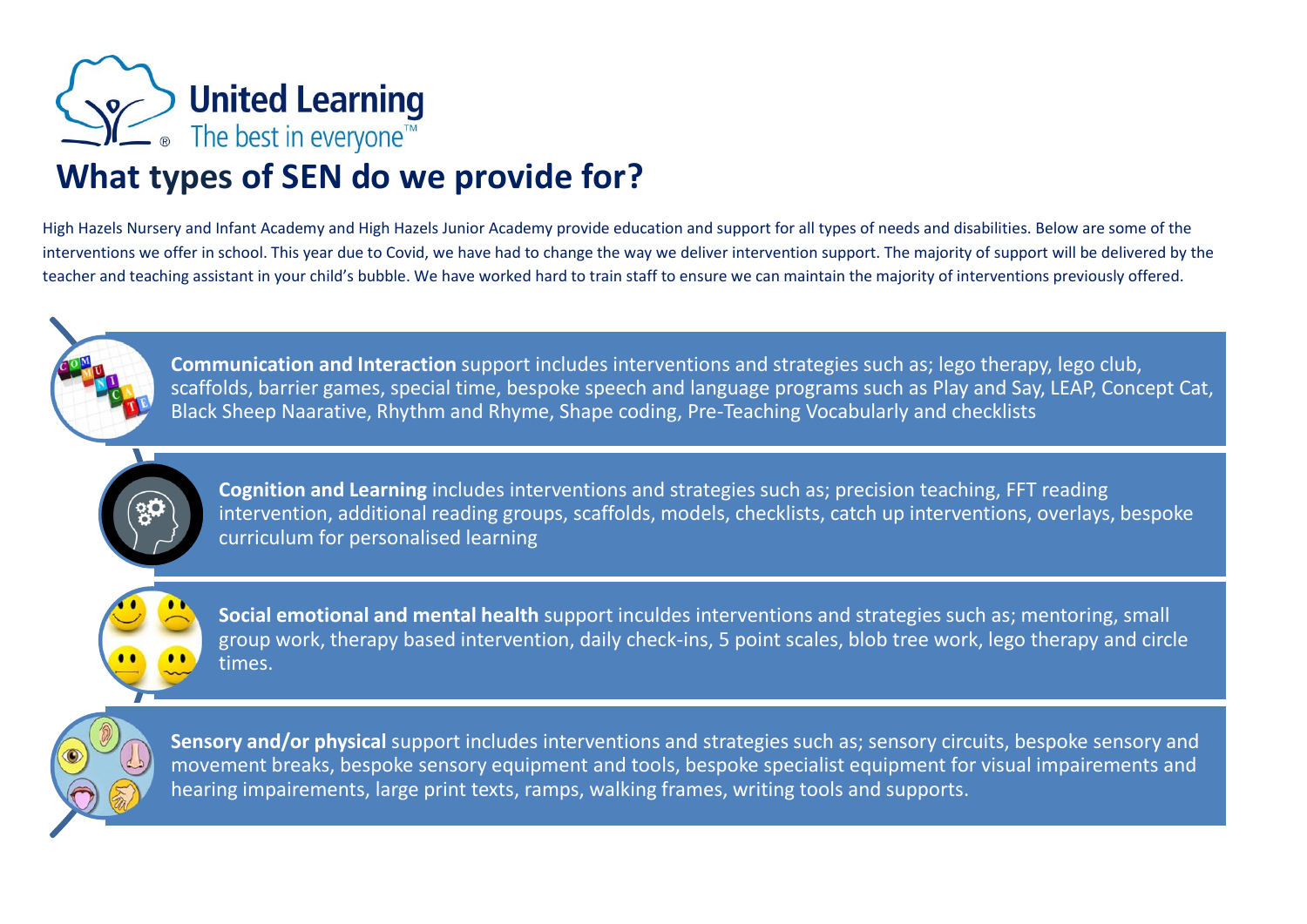

## **How will my child's learning needs be identified and assessed?**

**Identification: T**his happens through our regular monitoring of all children and can also be highlighted by teachers or parents. A parent may speak with their child's class teacher to raise concerns. Alternatively, potential additional needs could also be identified by the class teacher. They would initially discuss this with parents and together next steps will be idenitfied and carried out. This would then be logged on a Record of Concern form. The agreed actions will be implemented and monitored with a 4-6 week daily monitoring system with data collected on entry and exit to measure outcomes and impact.



**My Plans and EHCP:** Some children have more complex needs that may require outside agency involvement and advice. These children may require higher levels of support and intervention. A My Plan (an individual personal plan) will be written with pupil and parent voice recorded. The parents and children will be met with more frequently to monitor progress and review provision. Some of these children's needs may be particularly high level and may require an EHCP (Education Health and Care Plan). This is where parents, children, SENCO any outside agencies and class teachers work together to submit paperwork and evidence to the Local Authority to request a Statutory Needs Assessment. Once this has been submitted a legal timescale is then started. This process is bound by legislation and guidance within the SEN Code of Practice. Throughout this process your child's needs will continue to be met through the support that is already in place. Children with an EHCP also have an annual review.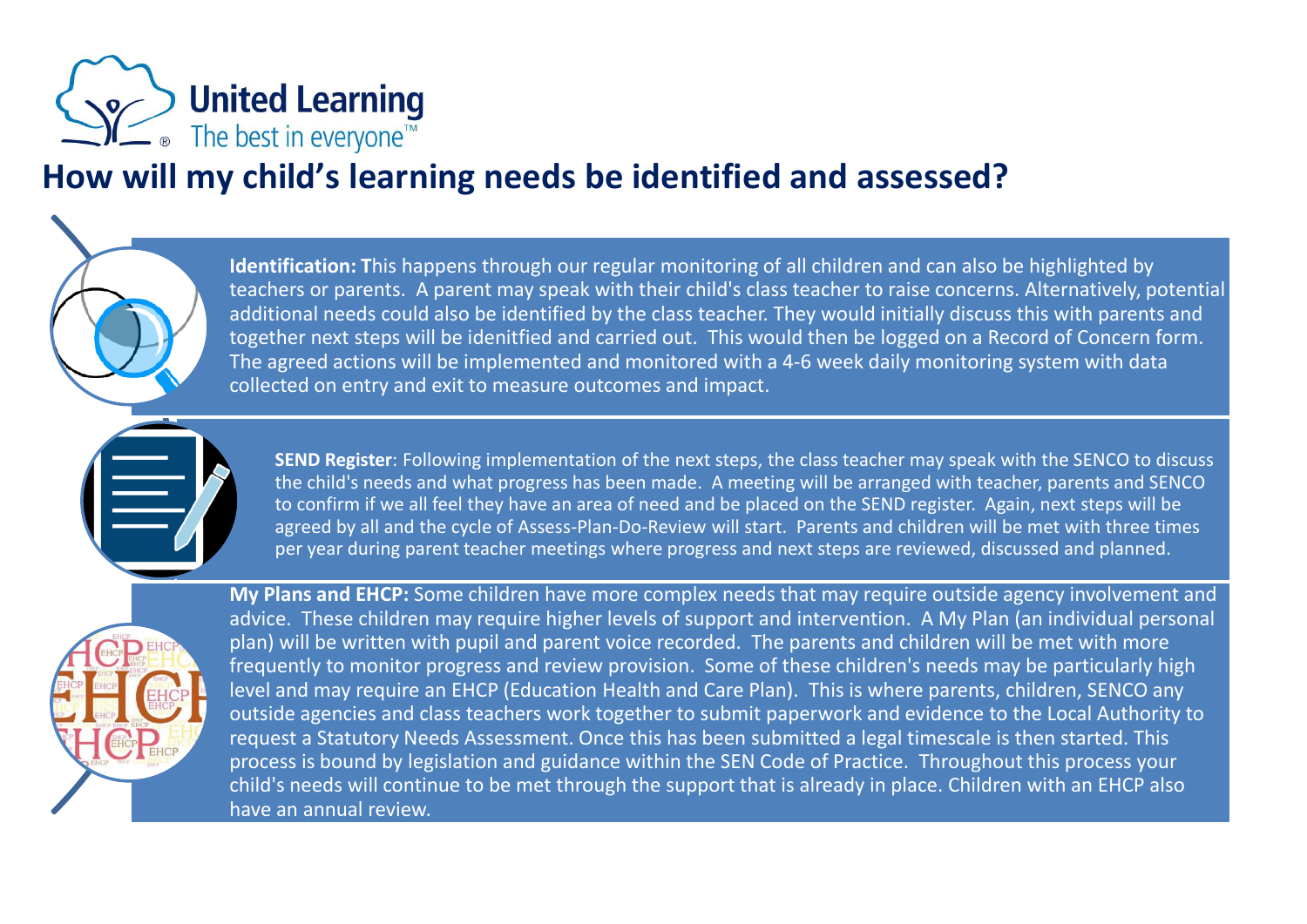

# **What will happen if my child is on the SEN register?**

We have a whole school approach to inclusion and in line with the SEN Code of Practice we follow an Assess, Plan, Do, Review cycle for all children on SEN Support.

Underpinning ALL our provision in school is the graduated approach cycle of:



| When a child is raised as having possible special     |  |
|-------------------------------------------------------|--|
| educational needs, we use a raise of assessments      |  |
| both in school and with the help of external agencies |  |
| to assess where your child is having difficulties and |  |
| what their next steps should be.                      |  |
| Every child on SEN Support or with a My Plan or       |  |
| EHCP has regular planning and review meetings. The    |  |
| SENCo, teacher, child and sometimes external          |  |
| agencies work together to look at what is going well  |  |
| and what needs to change to support the child.        |  |
| A plan is created at the planning meeting and this is |  |
| then implemented by the child's class teacher with    |  |
| support from the SENCo and external agencies. The     |  |
| middle and senior leadership team monitor this        |  |
| support regularly.                                    |  |
| Children review their targets with their teacher/TA   |  |
| on a weekly basis and class teachers share this       |  |
| progress informally with parents. Formal review       |  |
| meetings take place every term, to monitor progress   |  |
| and plan next steps.                                  |  |
|                                                       |  |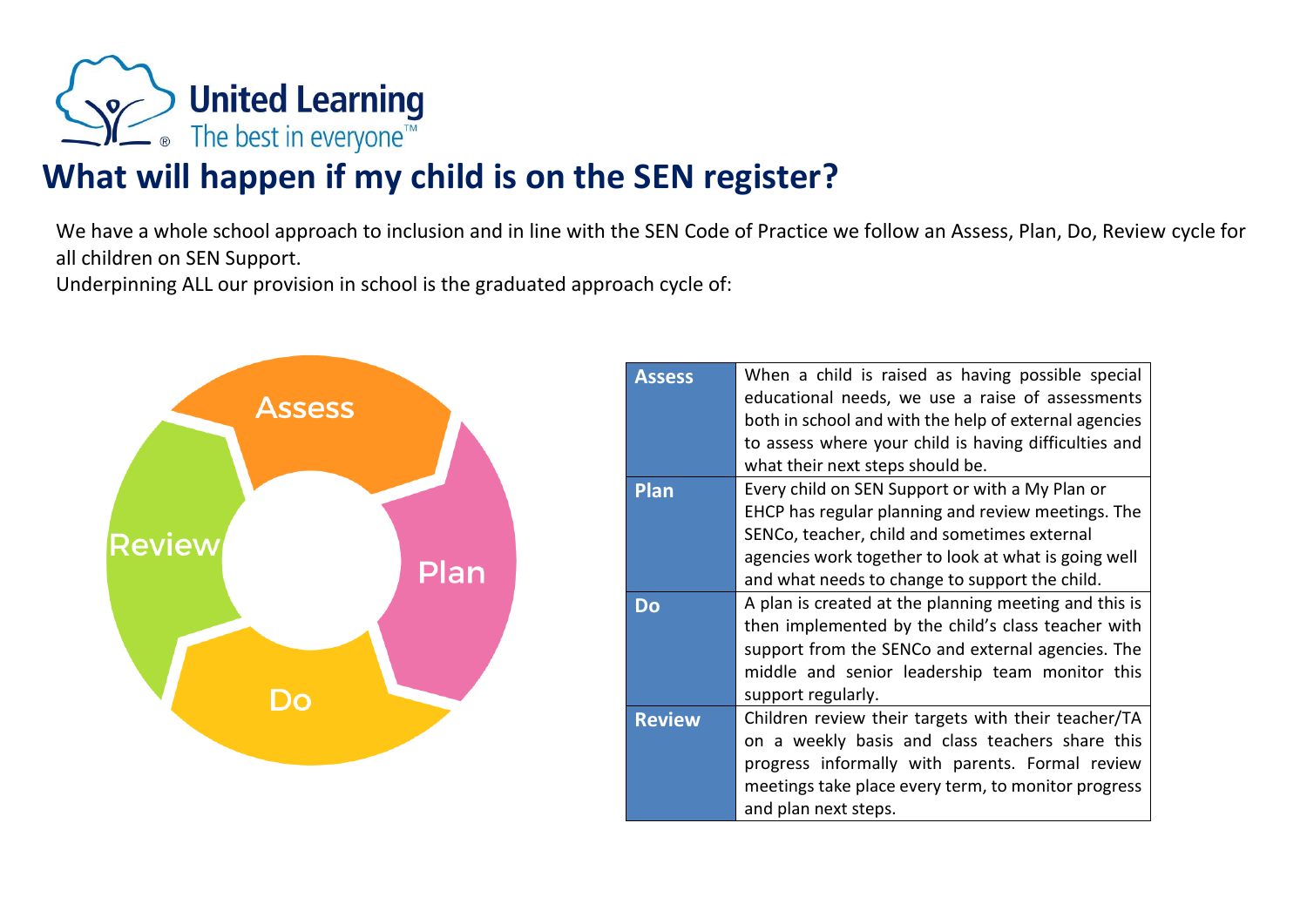

**Who are the best people to talk to in school about my child's difficulties with Special Educational Needs?** 

## **Class teacher**

Your child's class teacher is the best person to talk to initially. Often, they can quickly answer queries, or they can refer you to the SENCo if your query is more complex.





Y2, Y4, Y5

## **Vice Principal/Director of Teaching and**

Y1, Y3, Y6

### **Learning**

Mrs Fazlanie- Vice Principal and Early Years Lead. Mrs Hodgkins- Director of Teaching and Learning -Y1,Y3, Y6 Mrs Morris- Director of Teaching and Learning – Y2, Y4,Y5



**SEN** 

**HLTA**

parents.

**Specialist** 

Mrs Adlington is our SEN Specialist HLTA. She is very skilled at delivering speech and language

support and advising





## **Assistant SENCOs**

Mrs Adlington is the Assistant SENCo in school. She works with Mrs Machin-Short to make sure the provision is right for every child in school.

## **Director of Inclusion and SENCo**

The SENCo, Mrs Machin-Short works closely with your child's class to make sure the right support is in place for your child. She holds the National Award for Special Educational Needs and is a Specialist Leader in Education (SLE) for SEN and a Strategic Attachment Lead.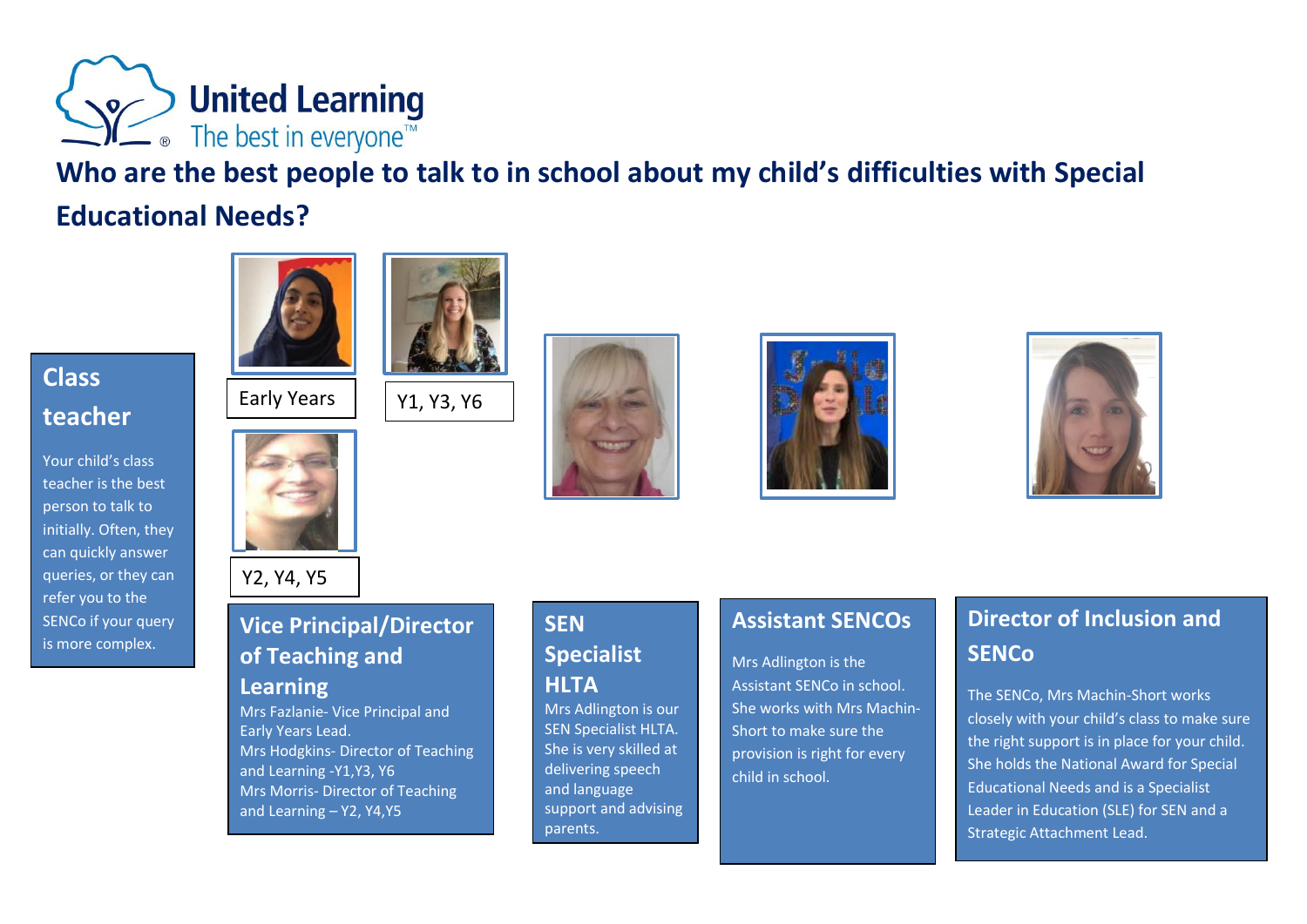

**How are children with special educational need or disability are taught and how is the curriculum adapted to meet their needs?**

We deliver a braod and balanced curriculum, ensuring full coverage of the National Curriculum. Teaching in all subjects is guided by Rosenshine's Principles to ensure effective instruction. This results in our children aquiring coherant substantive and disciplinary knowledge. We believe that every child can flourish and shine across the curriculum and our children are provided with the skills to allow them to be the best they can be.

Our Curriculum lead Miss Field and all subject leaders work closely with the SENCo, Mrs Machin-Short to look at how the curriculum can be adapted to support children with special educational needs. For most of our children adpatations like pre teaching the vocabulary before the children are expected to access it, visual supports, adapted knowledge organisers and scaffolded texts will be sufficient and they will be able to access the curriculum alongside their peers. For children with very complex SEN, they may need a more bespoke curriculum with significant adaptations.

We also recognise that just because a child has a special educational need it doesn't mean that they will need support across every curriculum area and they may have a particular area of strength such as Art, Music or Science which we can support them to develop further and celebrate their success.

We have worked hard to ensure our curriculum and enrichment can be accessed by all pupils, including children with a special needs or disability.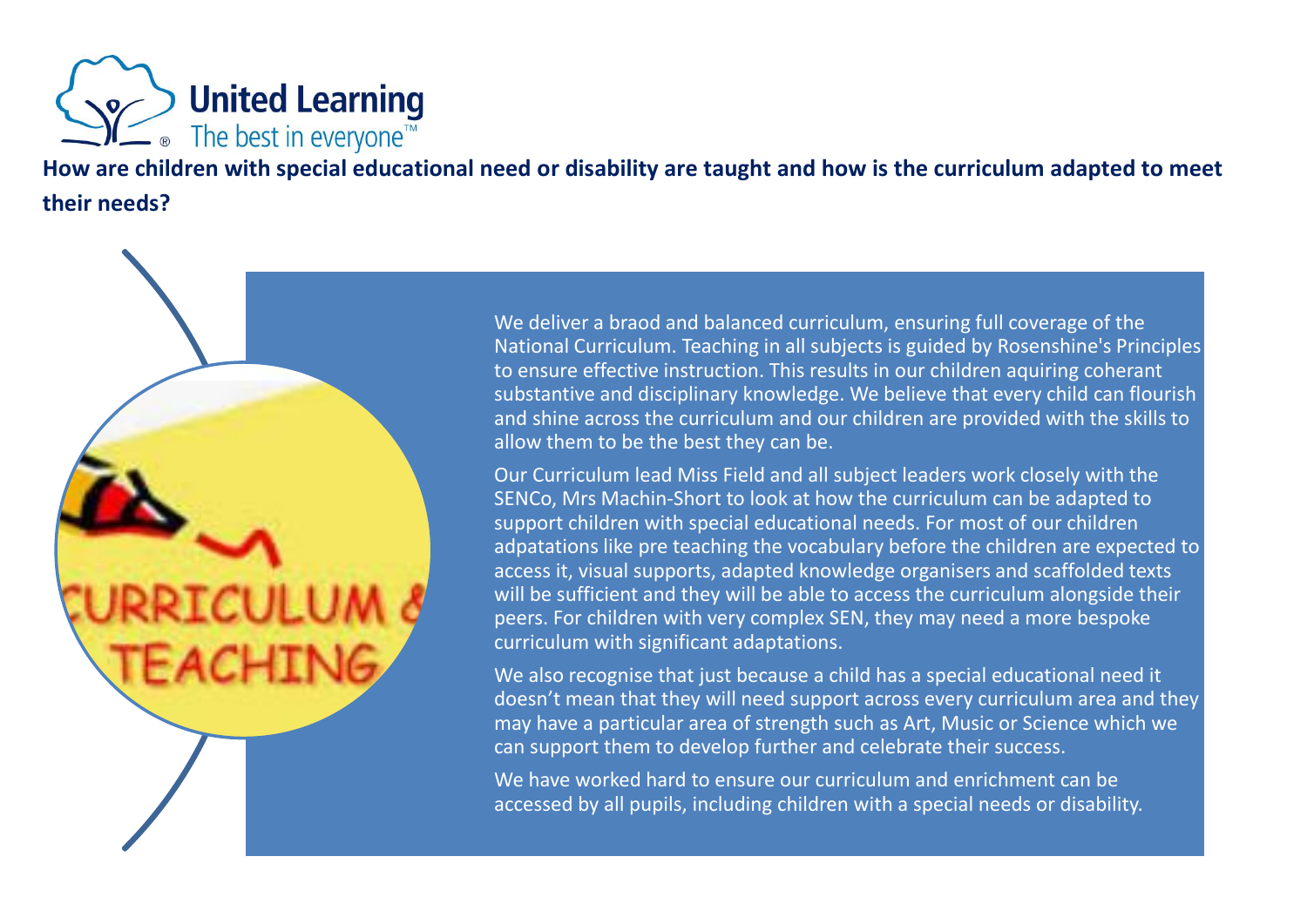

## **How is the learning environment adapted to support children with special educational needs or disabilities?**

All of our learning environments in school are designed to be language rich environments. As you walk around school you will see a large amount of visuals – symbols, photos and signs designed to support communication and understanding for all pupils. These resources, are particularly effective for our pupils who have difficulties around their Communication and Interaction.

We have a standard approach to classroom organisation and display. This helps to ensure that children become familiar with the layout and resources of the room and when they transition to the next class, the layout will continue to be similar. We are careful not to overstimulate our children with very busy classrooms and teachers are aware of children who have sensory or physical needs in their class when thinking about where a child might sit in a classroom.

Children with special educational needs have their own equipment or resources which stay with them during their time in school. This might be the use of a laptop, a writing slant or some sensory resources such as a fidget toy or ear defenders. Specialist equipment is purchased for children with specific or complex hearing, visual or physical disabilities. Staff support children with hearing or visual issues by liasing with the specialist teachers and adapt their classrooms and resources by following the specialist advice.

For children with physical disabilities we have tried hard to adapt our school building. We have installed a lift between the main office and the lower level of our infant school and the FS2, Y1, nursery and Y3 classrooms can all be accessed by wheelchairs. We are able to be flexible with year group classrooms to ensure the classroom building does not create a barrier to accessing learning. We have two easily accessible disabled toilets. You can find further information on how are developing our physical environment to increase the extent to which children with a special educational need or disability can access the building and all aspects of the curriculum in our school Accessibility Plan on our website.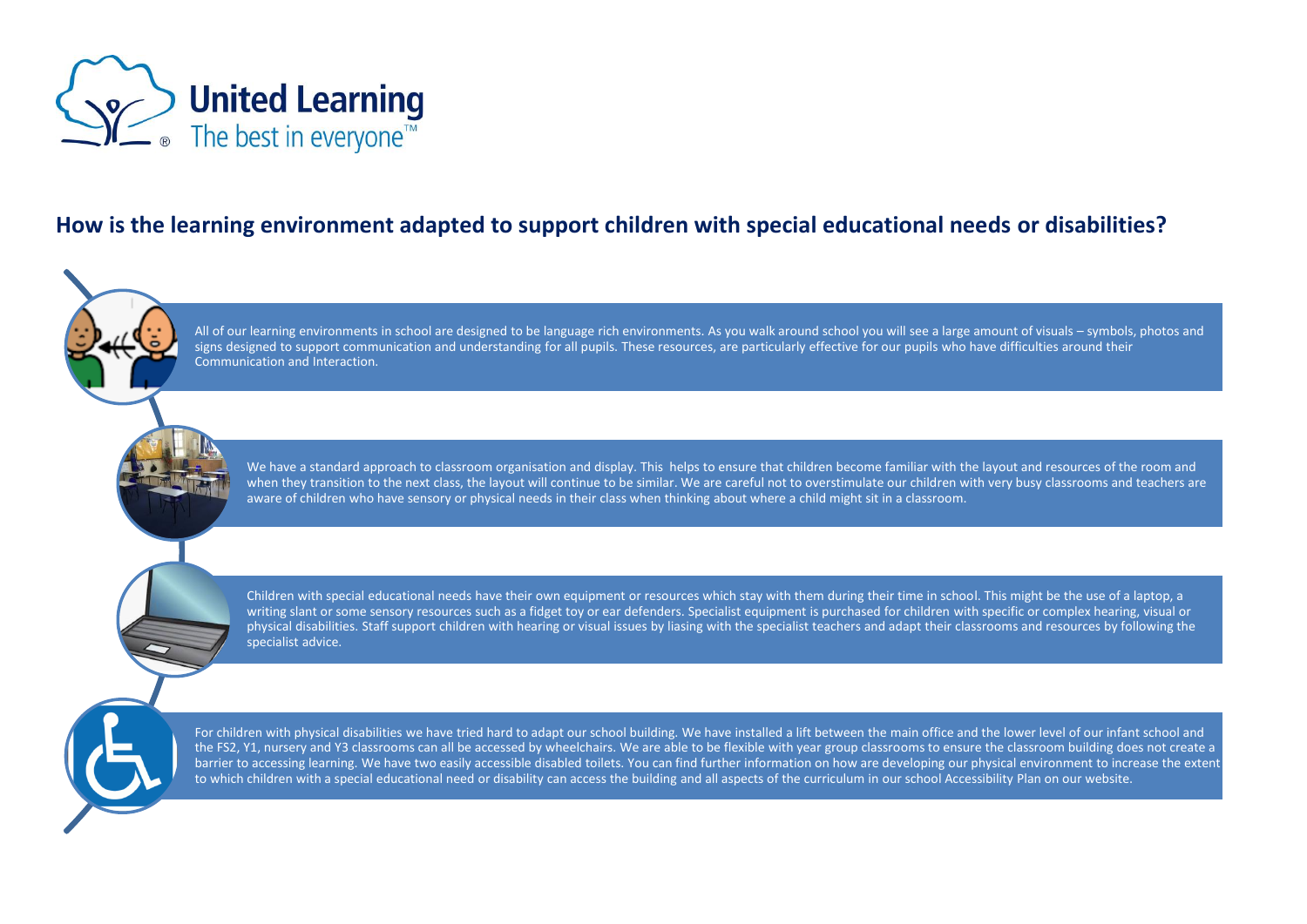

## **What steps have High Hazels Academy taken to prevent pupils with special educational needs or disabilities from being treated less favourably than other pupils?**

At High Hazels Academy, we monitor all aspects of school life closely to ensure that all our children can participate in all aspects of school life. This includes being able to access extra-curricular activities such as trips or clubs as well as their access to learning and the curriculum on a day to day basis and the physical environment.

Below are some of the steps we have taken to ensure children with special educational needs or disabilities (including hidden disabilities are not treated less favourably than other students.

- We consider carefully whether children have appropriate access arrangements for exams.
- As a senior leadership team, we have an overview of all the trips and visits that are happening for each year group and the SENCo works closely with year group leaders to look at adaptations to trips for pupils where they are needed to ensure all children can access these.
- All children are encouraged to participate in after school or lunchtime clubs and we work closely with parents to adapt support for children where they need additional support to access a club.
- All our leadership positions for children in school are open to all children and we adapt the application process for pupils with special educational needs. For example, for Head Girl/boy, Food ambassadors or Well-being Champions and the Junior Leadership team they can record a video, send a letter, draw a picture to show why they should be the Head of House. Our leadership positions are representative of our children with special educational needs and disabilities.
- We monitor attendance closely for all pupils and understand that it is likely that children with special educational needs or disabilities will have more medical appointments to attend out of school. We support parents by buying language therapist and Educational Psychologist time, so appointments can happen in school and by supporting parents with periods of home learning when needed due to medical conditions or disabilities.

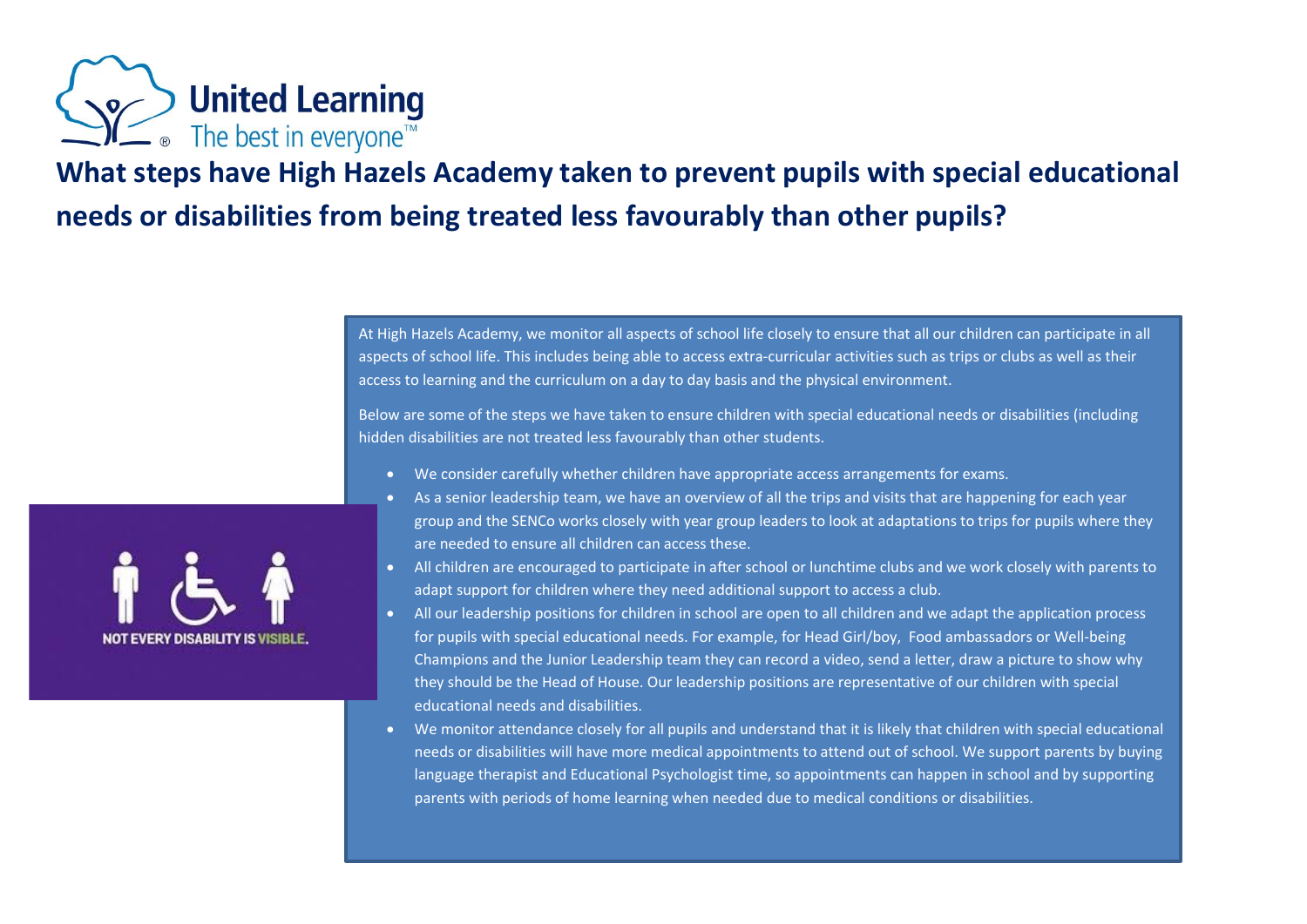

## **What other agencies can school use to support my child?**

For some children school support may not be enough and with your agreement, school will make the decision to increase the level of support provided.This external support might be from:

\*Educational Psychologist \*Speech and Language Therapist \*Occupational Therapist/Physiotherapist \*Autism team \*Hearing and vision impairment teams \*CAMHs \*Ryegate/Centenary House

In our school, we have a day a week of support from our Speech and Language therapist and 1 day every fortnight of support from our Educational Psychologist. These are the professionals you may see most often.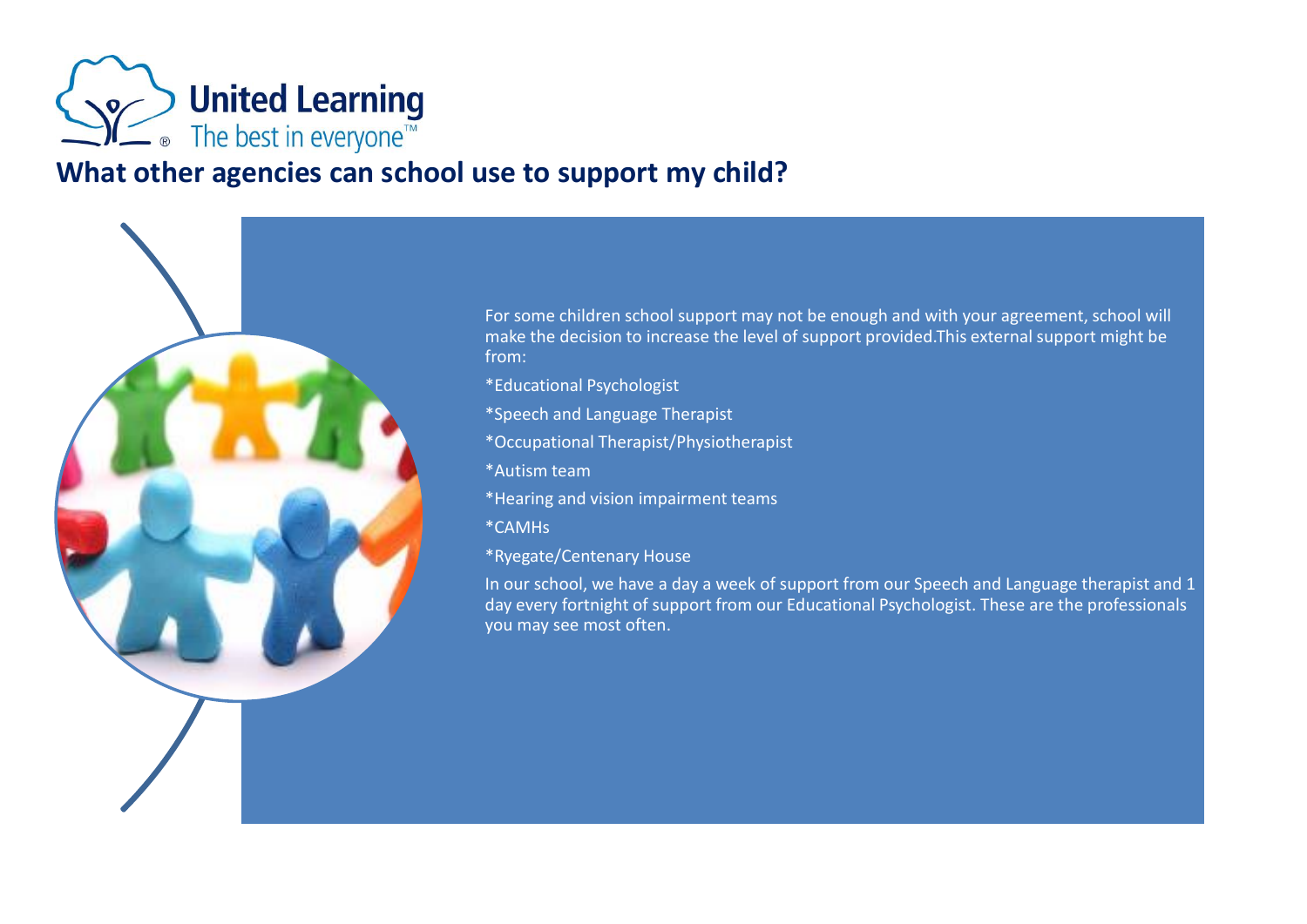

## **What extra-curricular activities can my SEND child take part in?**

Due to Covid our current offer for extra curriculur activities is significantly reduced. Each class will have access to one extra currricular club run by their teacher or teaching assistant. All children within that class are invited and encouraged to attend the club.

If your child has special educational needs/and or disabilities they are encouraged to attend clubs and we will make provision in discussion with you to support their individual needs in the club.

There are a wide range of leadership opportunities for our older children to apply for. We encourage applications from all pupils and will support pupils with special educational needs to access these positions.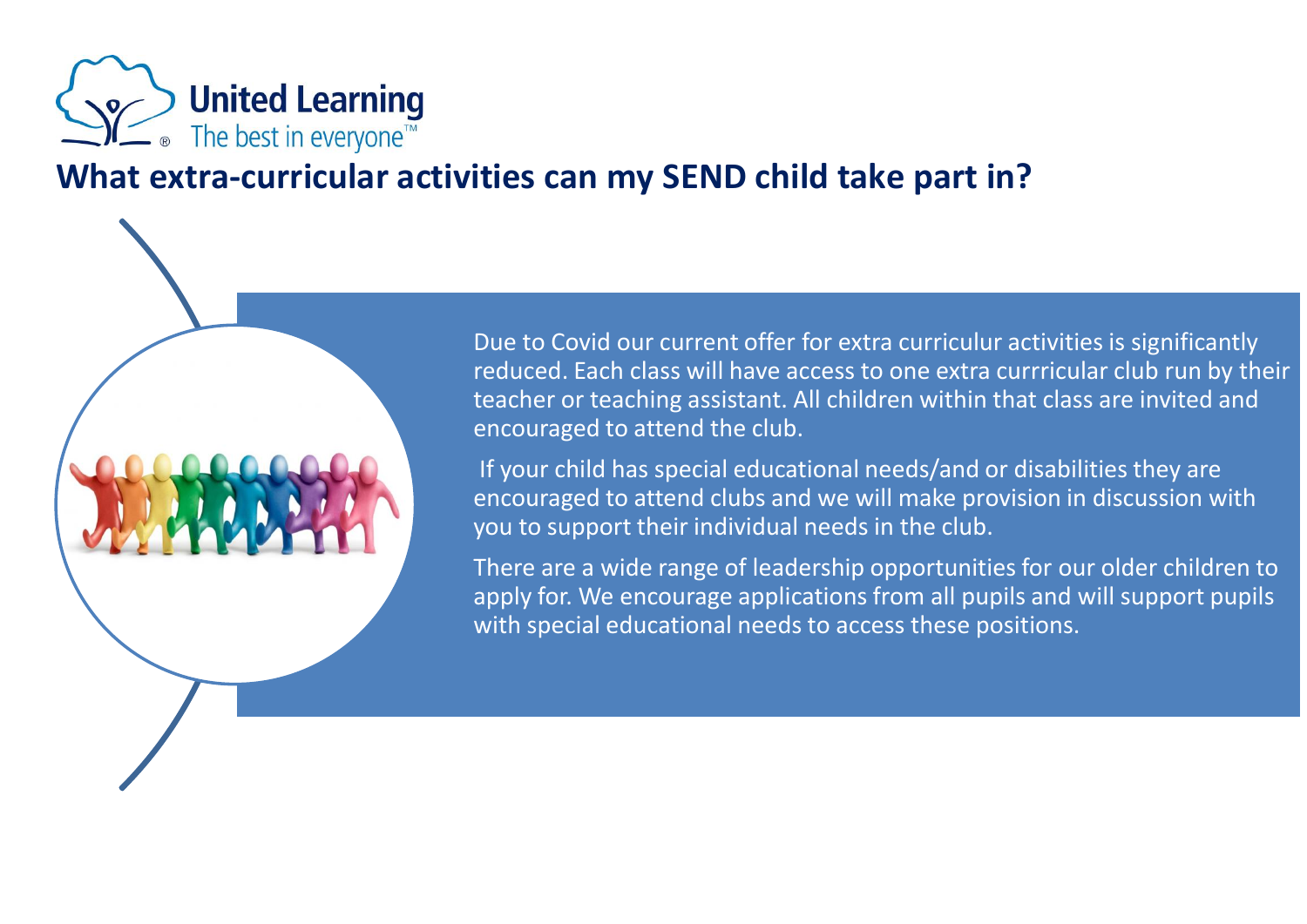

# **How effective is provision at High Hazels Academy for children with Special Educational Needs?**

High Hazels Academy robust policy for Special Educational Needs. The policy is implemented by all members of staff and it's effectiveness monitored and evaluated by the Governing Body on an annual basis.

The SENDCo meets termly with the SEN Governor to share anonymous information on the progress of all children with SEND to ensure that we narrow the gaps in our provision for all our children.

Termly reports are written by the SENDCo about the provision and progress of all children with SEND, this forms part of the termly Headteachers Report to Govenors.

The SENCO attends pupil progress meetings to gain an overview of all children.

The SENCo works with the United Learning Primary SEND Lead and the Northern SENCo cluster to make continual improvements to SEN provision.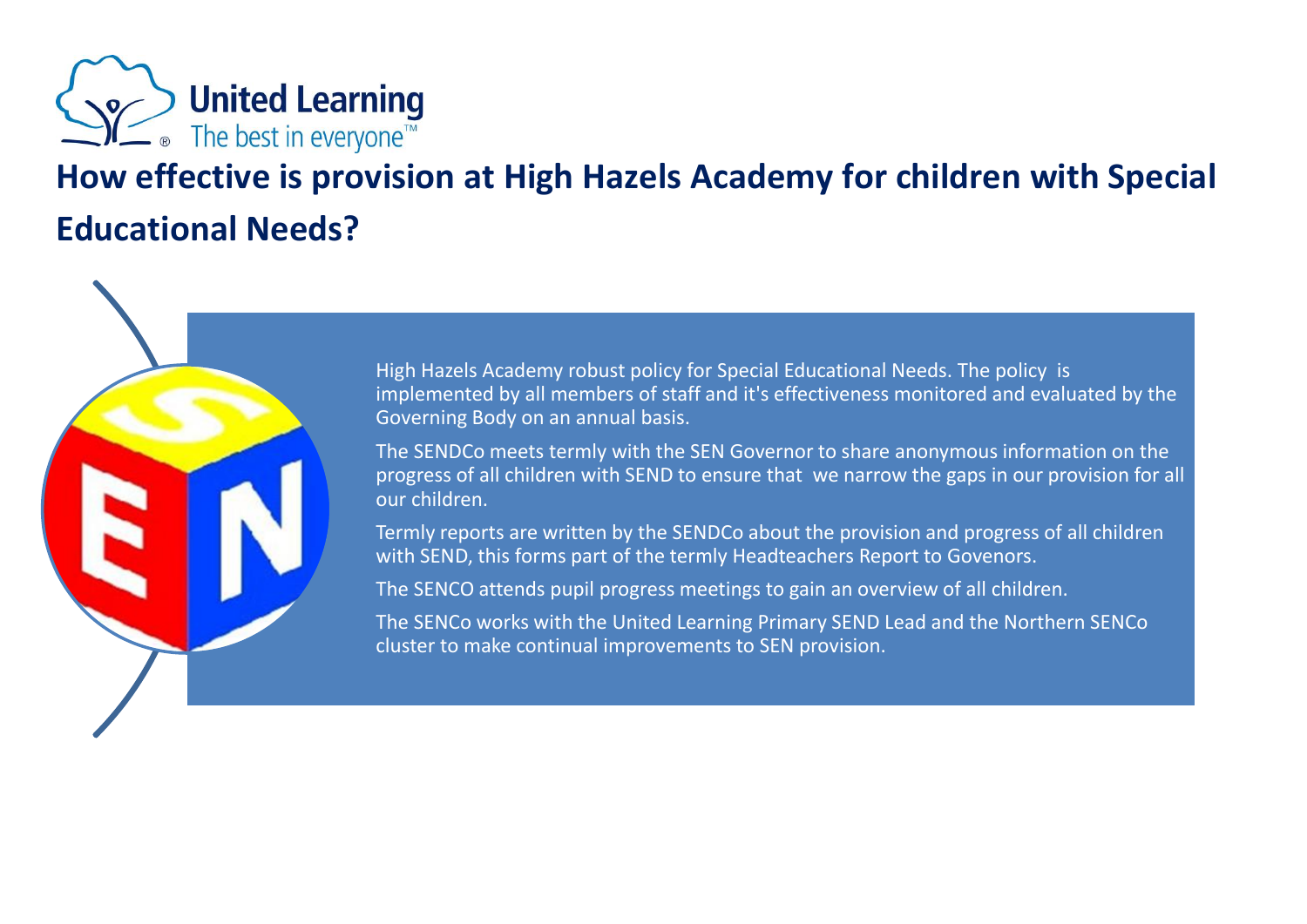

# **What support do we have for you as a parent of a child with SEND?**

As a parent you can arrange to speak with your child's class teacher by phoning the office where we will be happy to discuss your child's progress and any concerns you may have. Teachers are happy to share successful strategies used in school which can be used by parents at home.

Due to Covid some meetings are being held on the phone virtually on Microsoft Teams. School have produced a user guide for parents to support with this.

Mrs Machin-Short is also avalible to help answer any further questions you may have about your child's needs.

All information from outside agencies will be shared with you personally or through written reports.

Class teachers will share class provision maps, My Plans, EHCPs (as appropriate) with you on a termly basis and discuss the progress made towards individual targets.

A parent support network has been set up by Mrs Machin-Short with guest speakers and sessions arranged around the needs of the parents and children in both schools.

**SSENDIAS**:Parents can always contact SSENDIAS Sheffield SEN and Disability Information and Advice. They are independent and can offer information, support and advice to parents of children with SEND. You can contact them on 0114 273 6009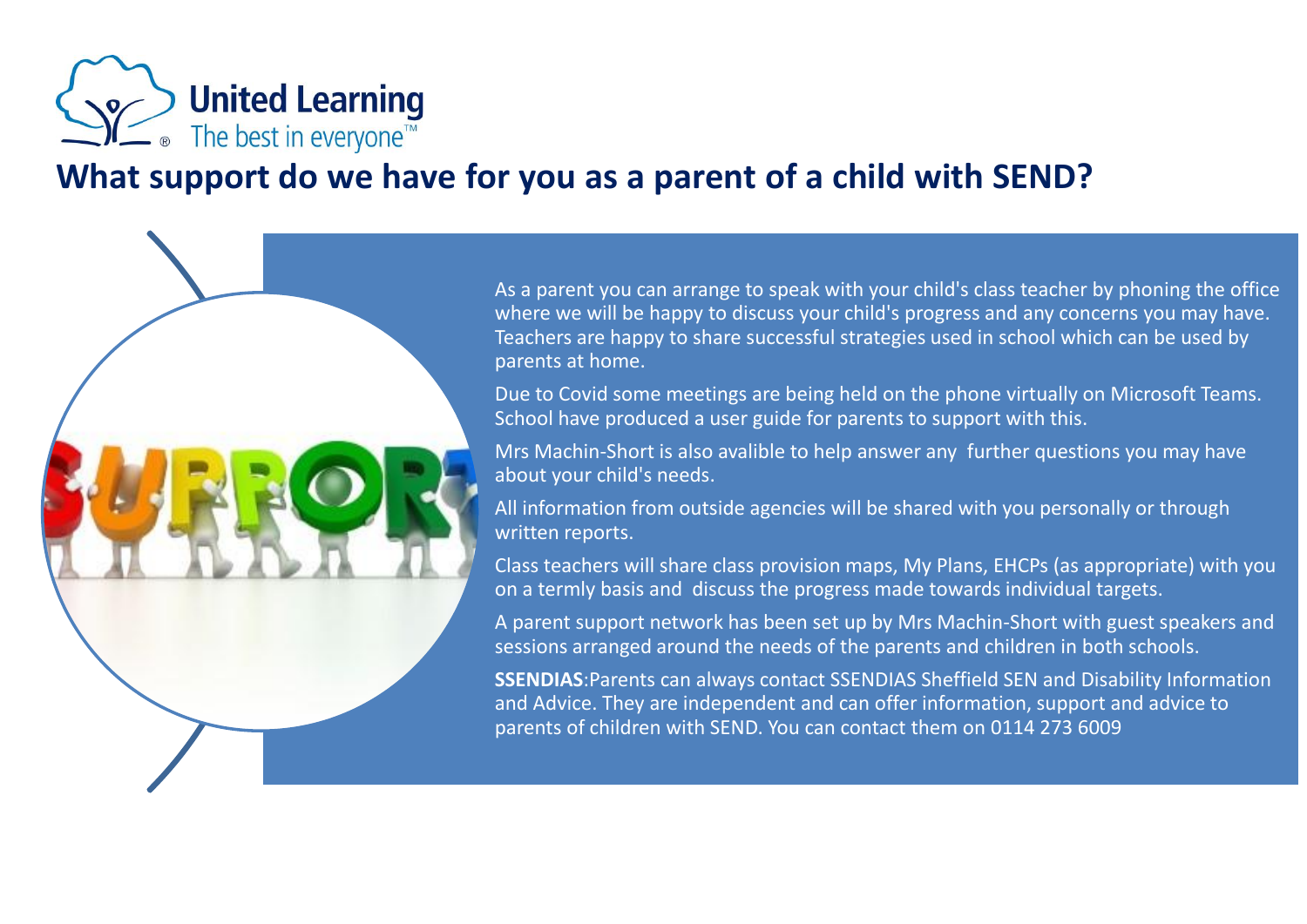

## **How do we work with parents and pupils of children with SEN?**



We recognise that you are the experts on your child, and we want to work closely with you to ensure that your child has the best provision possible. Our teachers and SENCo are always happy to answer any questions you may have about your child's provision.

We send home a parent view form before all our review meetings and you are invited and encouraged to share your thoughts, wishes and questions at the review meeting. We use a big board to record everybody's views and create a plan together.

Your child works with their teacher or TA to talk through their learning and targets every week and they are invited to the review meeting (where appropriate). They are invited to share their views through symbols, pictures, talking or writing. Our pupils tell us they really enjoy their meetings because we talk about the things they are great at, not just what they find tricky.

We gather pupil view in other ways too, through the use of Blob tress, drawings, questionnaires, and interviews.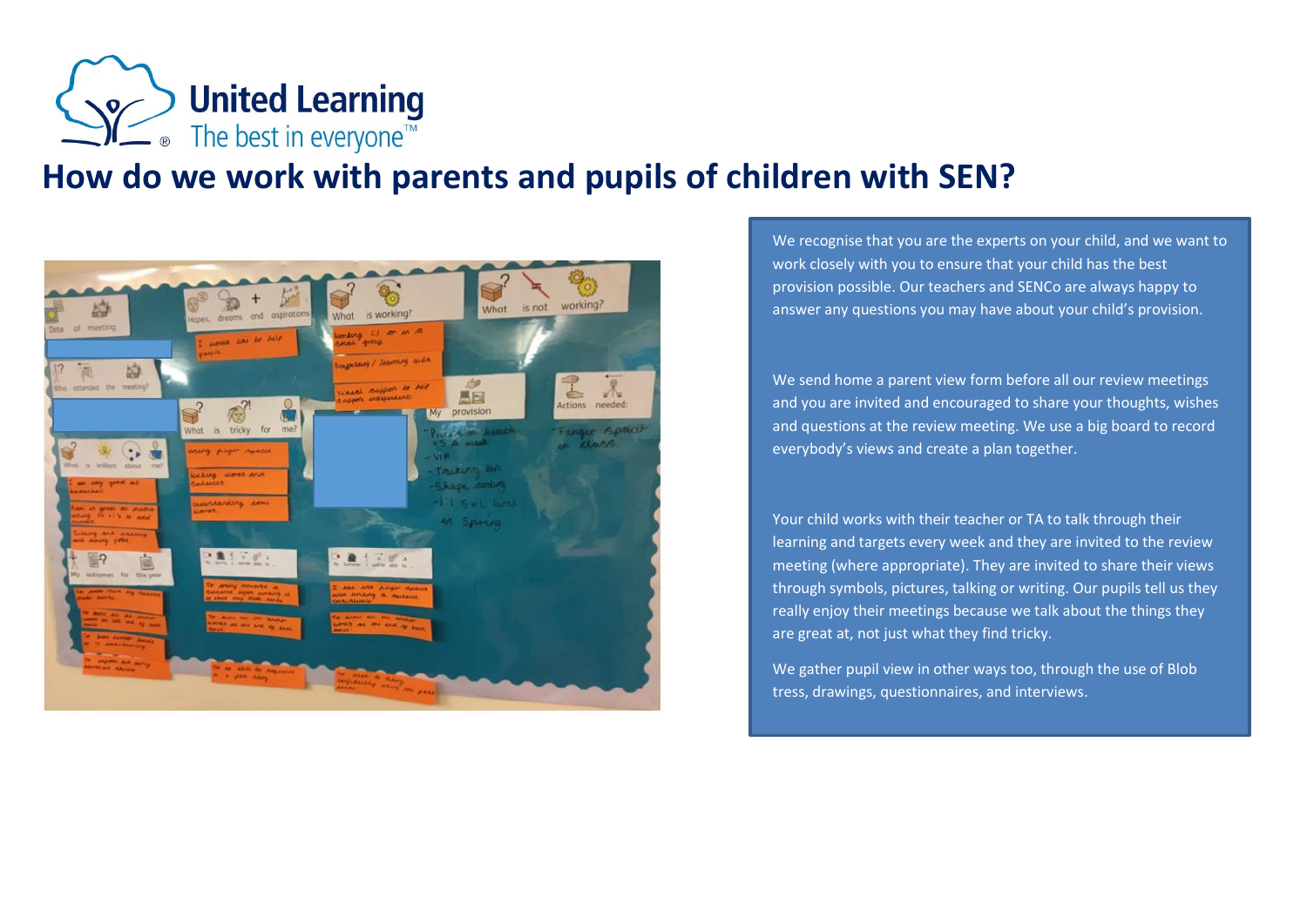

# **What training and expertise do our staff have to support pupils with SEN?**

### **Communication and Interaction:**

All of our staff receive regular training on speech and language and social communication. . Staff have had recent training on pre teaching vocabulary and Shape Coding, Autsim and Dyslexia by the Speech and Language Therapist , Educational Psychologist and Learning Support service. Specific staff have had training on individual speech and langauge support to enable them to deliver intervention to specific children. The Educational Psychologist runs staff surgeries to support staff with individual children.

#### **Cognition and Learning**

Our staff attend regular update traning hosted both in-house and delivered by specialists. Training on Precision Teaching, B squared, Attachment and quality first teaching for children with SEN have recently been held. Whole staff training has also been ongoing with a focus on reading, writing, maths and the wider curriculum and teaching using Rosenshine's Principal of Instruction.

#### **Social Emotional and Mental Health**

Last year we developed staff understanding of emotional regulation through Healthy Minds. This year we are focussing much of our staff training on emotional well-being. We are taking on a Conscious Discipline approach and working to become a Trauma Informed and Attachment Aware school. The SENCo is training to become a Strategic Attachment Lead and two other members of staff are becoming lead teachers in trauma. This expertise is being shared with staff through a detailed CPD plan.

### **Sensory and/or Physical**

Our children who have physical and/or sensory needs tend to have bespoke packages tailored to their specific difficulties. We work with Occupational therapists, physio therapists and health colleagues to design packages of support for individuals. Some children require alternative entrance/exits routes, some need specialist equipment and resources.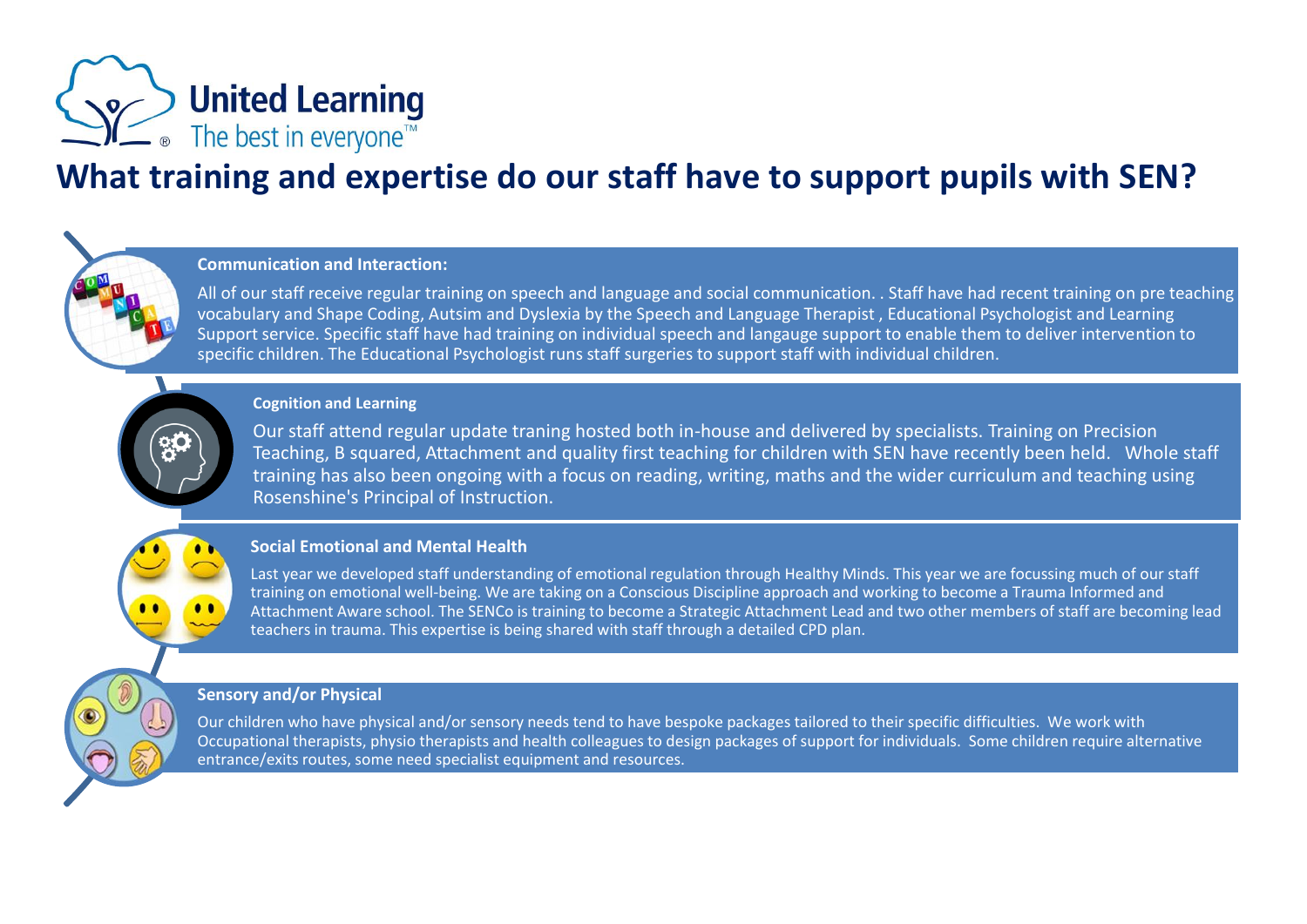

# **How will we support your child when leaving this school or moving to another class or school?**

We recognise that transitions can be difficult for a child with SEND and take steps to ensure that any transition is as smooth as possible.

If your child is moving to another school or moving into Year 7:

\* We will contact the school SENCO and ensure they know about any special arrangements or support that needs to be made for your child prior to their arrival.

\*We will make sure that all records about your child are passed on quickly to the receiving school.

\*Wherever possible we arrange additional transition visits for children with SEND.

\*Wherever possible we will arrange further parents information visits.

\*Structures such as social stories and scripts can be made for individual children

### When moving classes in school:

\*Transition meetings are held between current and recieving classes to share all information related to individual children and set new targets for the coming term.

\* All children receive an enhanced transition offer. We have a school transition week where children spend time with their new teacher in their new classroom. All our staff have produced videos so their new children and parents can get to know them quickly. We also provide a transition question box where children can post any questions they may have and the question answered by a class in the year group they are moving to.

\*Staff work with children who have SEN to complete a bespoke transition book. Children with complex educational neefs have a more detailed transition book where they will visit their new teacher and classroom multiple times over a number of weeks to become familiar with it.